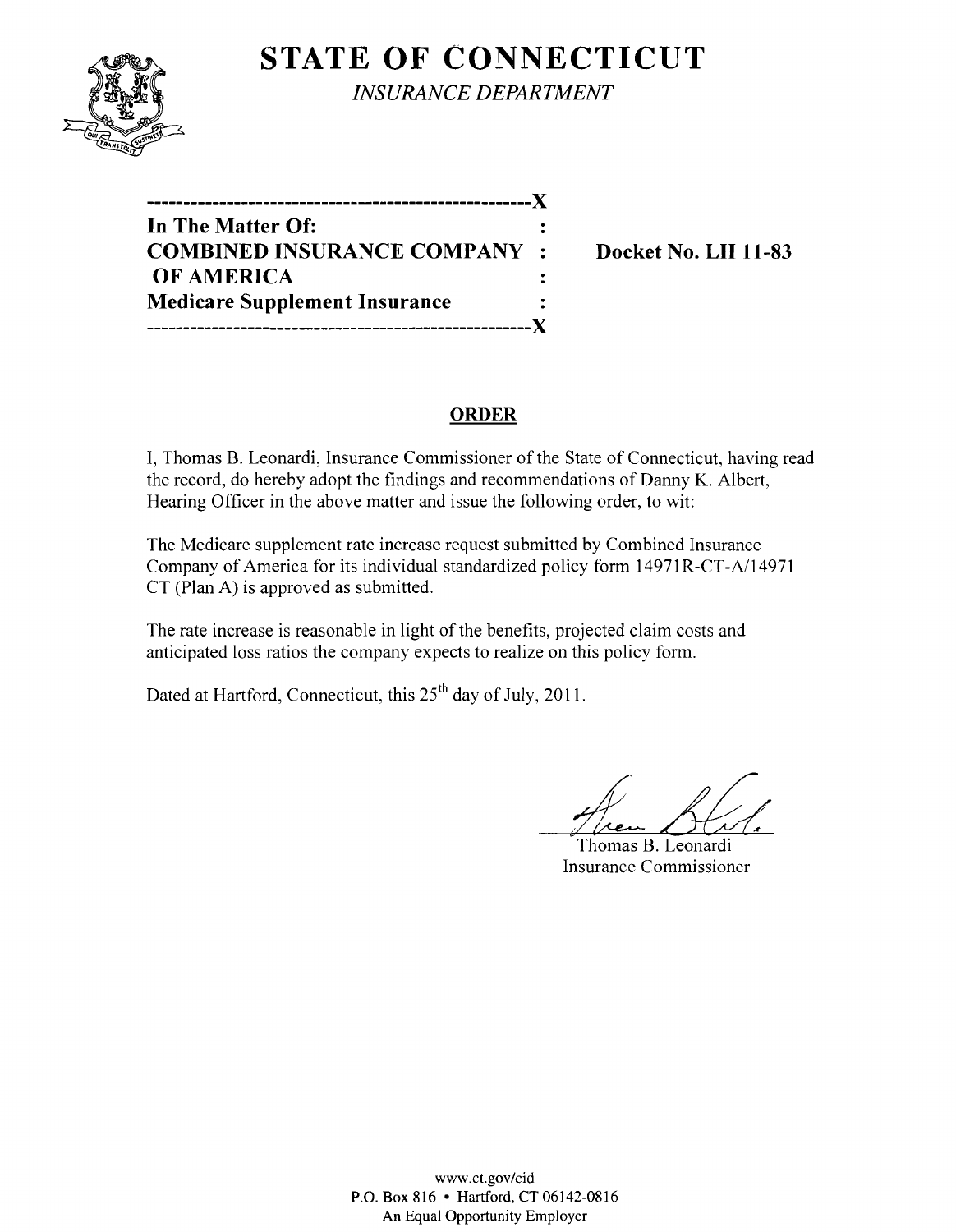# **STATE OF CONNECTICUT**



*INSURANCE DEPARTMENT* 

| In The Matter Of:                    |  |
|--------------------------------------|--|
| <b>COMBINED INSURANCE COMPANY:</b>   |  |
| <b>OF AMERICA</b>                    |  |
| <b>Medicare Supplement Insurance</b> |  |
|                                      |  |

**Docket No. LH 11-83** 

## **PROPOSED FINAL DECISION**

# **1. INTRODUCTION**

The Insurance Commissioner of the State of Connecticut is empowered to review rates charged for individual and group Medicare supplement policies sold to any resident of this State who is eligible for Medicare. The source for this regulatory authority is contained in Chapter 700c and Section 38a-495a of the Connecticut General Statutes.

After due notice a hearing was held at the Insurance Department in Hartford on July 13, 2011 to consider whether or not the rate increase request submitted by Combined Insurance Company of America on its individual standardized Medicare supplement business should be approved.

No members from the general public attended the hearing.

No representatives from Combined Insurance Company of America attended the hearing.

The hearing was conducted in accordance with the requirements of Section 38a-474, Connecticut General Statutes, the Uniform Administrative Procedures Act, Chapter 54 of the Connecticut General Statutes, and the Insurance Department Rules of Practice, Section 38a-8-I et seq. of the Regulations of Connecticut State Agencies.

A Medicare supplement (or Medigap) policy is a private health insurance policy sold on an individual or group basis which provides benefits that are additional to the benefits provided by Medicare. For many years Medicare supplement policies have been highly regulated under both state and federal law to protect the interests of persons eligible for Medicare who depend on these policies to provide additional coverage for the costs of health care.

Effective December 1,2005, Connecticut amended its program of standardized Medicare supplement policies in accordance with Section 38a-495a of the Connecticut General Statutes, and Sections 38a-495a-I through 38a-495a-2I of the Regulations of Connecticut Agencies. This program, which conforms to federal requirements, provides that all insurers offering Medicare supplement policies for sale in the state must offer the basic "core" package of benefits known as Plan A. Insurers may also offer anyone or more of eleven other plans (Plans B through L).

> www.ct.gov/cid P.O. Box 816 • Hartford, CT 06142-0816 An Equal Opportunity Employer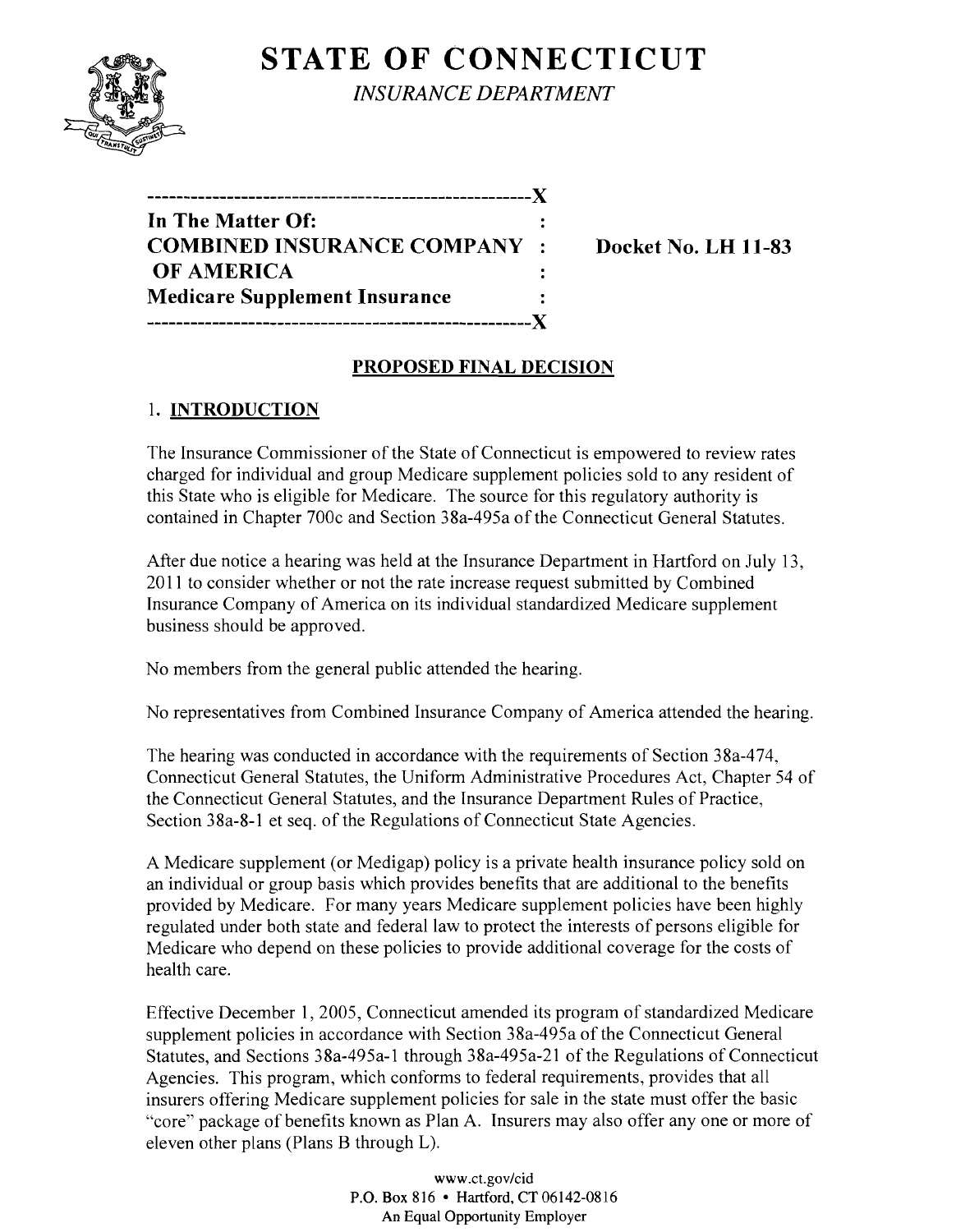Effective January 1,2006, in accordance with Section 38a-495c of the Connecticut General Statutes (as amended by Public Act 05-20) premiums for all Medicare supplement policies in the state must use community rating. Rates for Plans A through L must be computed without regard to age, gender, previous claims history or the medical condition of any person covered by a Medicare supplement policy or certificate.

The statute provides that coverage under Plan A through L may not be denied on the basis of age, gender, previous claims history or the medical condition of any covered person. Insurers may exclude benefits for losses incurred within six months from the effective date of coverage based on a pre-existing condition.

Effective October 1, 1998, carriers that offer Plan B or Plan C must make these plans as well as Plan A, available to all persons eligible for Medicare by reason of disability.

Insurers must also make the necessary arrangements to receive notice of all claims paid by Medicare for their insureds so that supplemental benefits can be computed and paid without requiring insureds to file claim forms for such benefits. This process of direct notice and automatic claims payment is commonly referred to as "piggybacking" or "crossover".

Sections 38a-495 and 38a-522 of the Connecticut General Statutes, and Section 38a-495a-10 of the Regulations of Connecticut Agencies, state that individual and group Medicare supplement policies must have anticipated loss ratios of 65% and 75%, respectively. Under Sections 38a-495-7 and 38a-495a-10 of the Regulations of Connecticut Agencies, filings for rate increases must demonstrate that actual and expected losses in relation to premiums meet these standards, and anticipated loss ratios for the entire future period for which the requested premiums are calculated to provide coverage must be expected to equal or exceed the appropriate loss ratio standard.

Section 38a-473 of the Connecticut General Statutes provides that no insurer may incorporate in its rates for Medicare supplement policies factors for expenses that exceed 150% of the average expense ratio for that insurer's entire written premium for all lines of health insurance for the previous calendar year.

## II. **FINDING OF FACT**

After reviewing the exhibits entered into the record of this proceeding, and utilizing the experience, technical competence and specialized knowledge of the Insurance Department, the undersigned makes the following findings of fact:

- 1. Combined Insurance Company of America has requested an 8% rate increase on its individual standardized policy form 14971R-CT-A/14971 CT, which is Plan A.
- 2. In-force policies as of  $12/31/2010$ :

| Plan | Connecticut | Nationwide |
|------|-------------|------------|
|      | 1 Q         | 266        |

3. The last rate increase approved for Plan A was 20.0% in 2010.